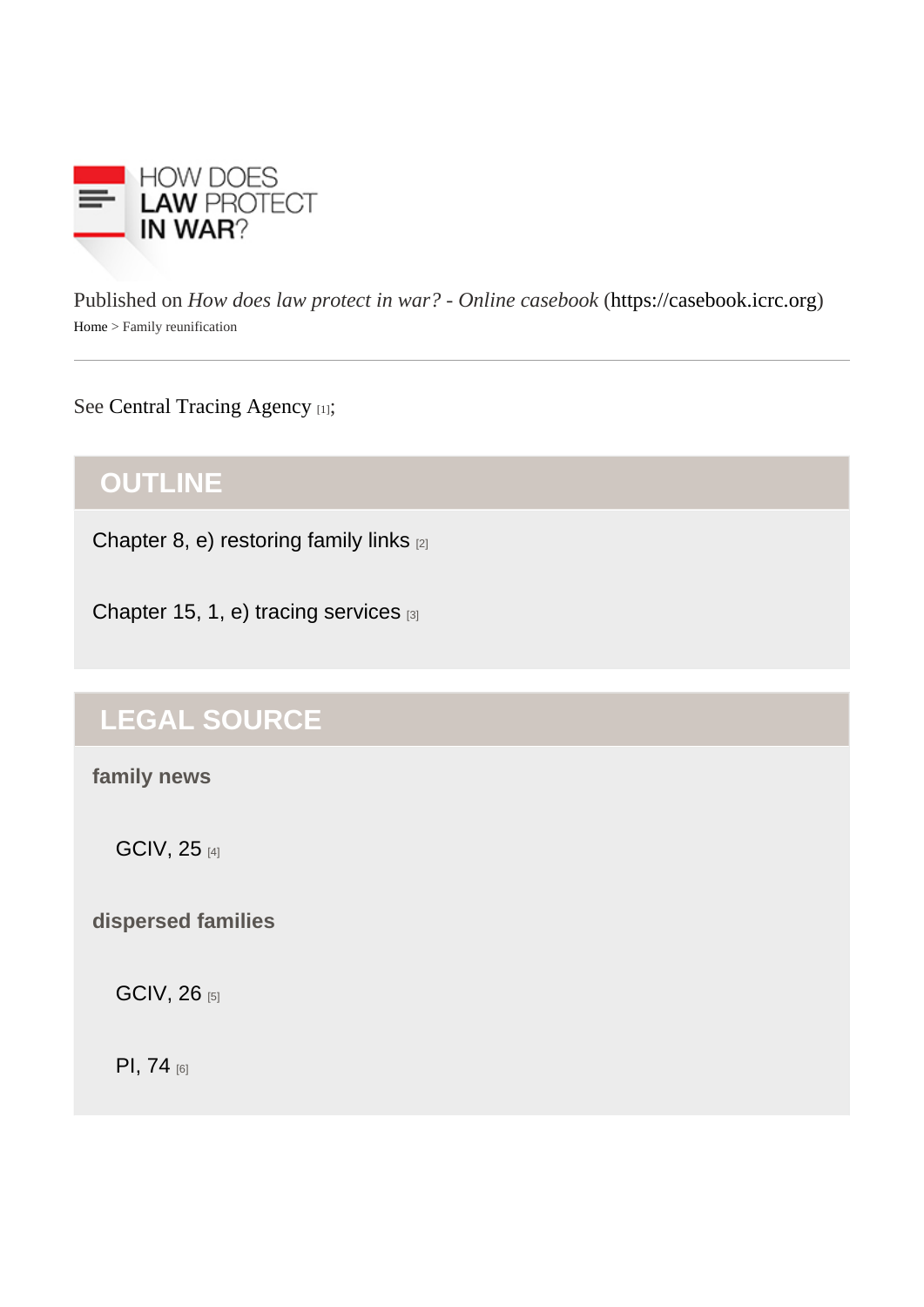[PII, 4/3\(b\)](https://www.icrc.org/applic/ihl/ihl.nsf/Article.xsp?action=openDocument&documentId=F9CBD575D47CA6C8C12563CD0051E783) [7]

right of families to know the fate of their relatives

[PI, 32](https://www.icrc.org/applic/ihl/ihl.nsf/Article.xsp?action=openDocument&documentId=3B2AD184335950CAC12563CD0051DA38) [8]

## DOCUMENT

[ICRC, Tracing Service](https://casebook.icrc.org/case-study/icrc-tracing-service) [9]

## **CASES**

[Bangladesh/India/Pakistan, 1974 Agreement \(Art. 12\)](https://casebook.icrc.org/case-study/bangladeshindiapakistan-1974-agreement#art_12) [10]

[Inter-American Commission on Human Rights, Coard v. United States](https://casebook.icrc.org/case-study/inter-american-commission-human-rights-coard-v-united-states) [11]

[UN, Working Group on Enforced or Involuntary Disappearances: Report on](https://casebook.icrc.org/case-study/un-working-group-enforced-or-involuntary-disappearances-report-mission-serbia-including)  [Mission to Serbia, including Kosovo](https://casebook.icrc.org/case-study/un-working-group-enforced-or-involuntary-disappearances-report-mission-serbia-including) [12]

# BIBLIOGRAPHIC RESOURCES